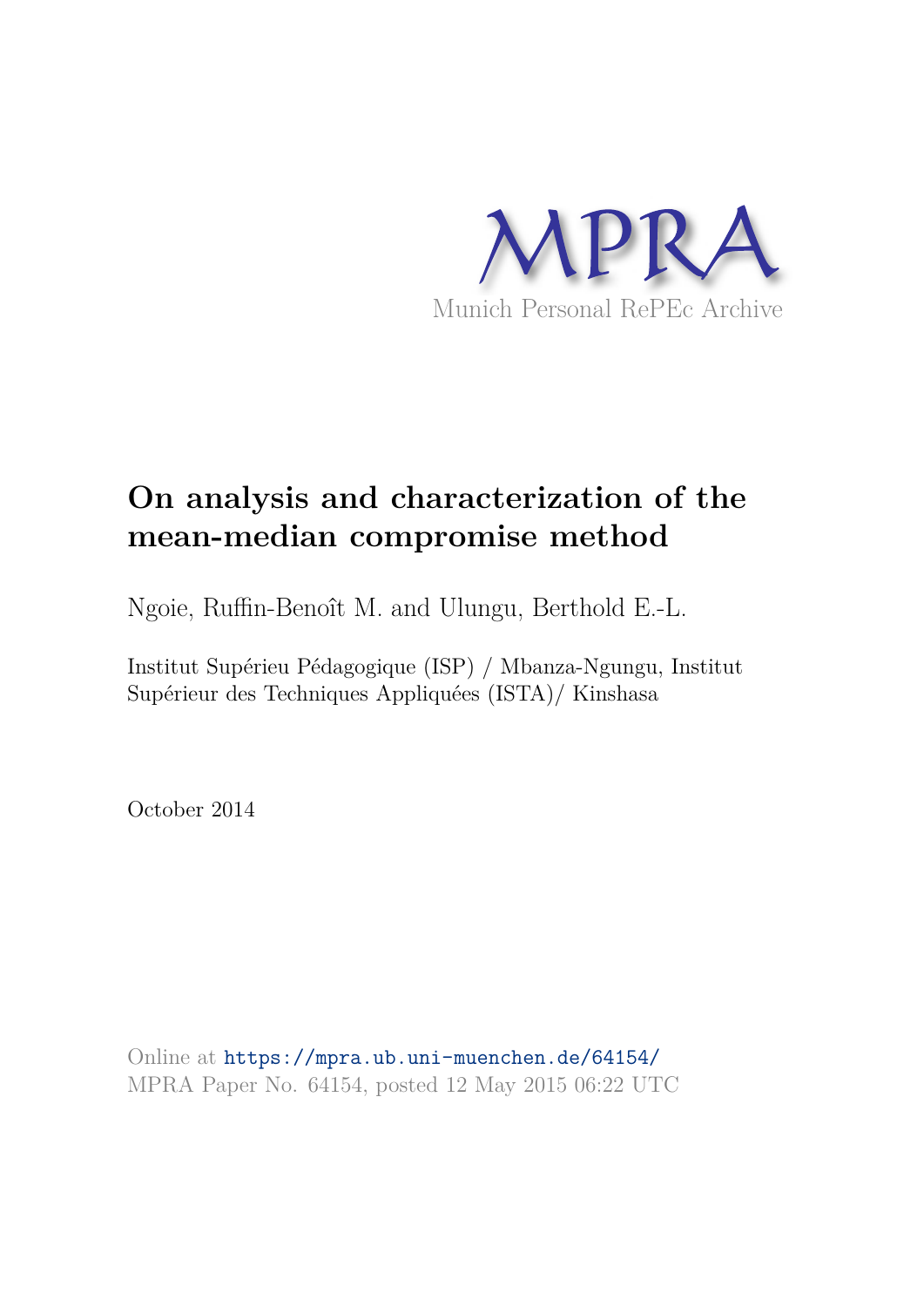# **On analysis and characterization of the mean-median compromise method**

# **Ruffin-Benoît M. Ngoie**

Mathematics and Informatics Department, ISP/Mbanza-Ngungu, Democratic Republic of Congo E-mail: [benoitmpoy@hotmail.com](mailto:benoitmpoy@hotmail.com)

# **Berthold Ulungu E.-L**

ISTA/Kinshasa, Democratic Republic of Congo E-mail: [ulungu\\_lukata@yahoo.fr](mailto:ulungu_lukata@yahoo.fr)

**Abstract:** *Most important results in Social Choice Theory concern impossibility theorems. They claim that no function, as complex as it might be, can satisfy simultaneously a restricted number of fair properties describing a democratic system. However, adopting new voting ideas can push back those limits. Some years ago, such a work was boosted by Balinski and Laraki on the basis of evaluations cast by voters to competitors; this is an alternative to arrovian framework which is based on ranking candidates by voters. Recently, Ngoie and Ulungu have proposed a new voting function – defined in both Balinski and Laraki's spirit – which hybridizes Majority Judgment (MJ) and Borda Majority Count (BMC): the so-called Mean-Median Compromise Method (MMCM). The method puts at its credit the desired properties of MJ and BMC as well; indeed, it reduces their insufficiencies. The purpose of this paper is double: analyse and characterize MMCM features in comparison to other valuable voting functions.* 

**Keywords:** Borda Majority Count, Majority Judgment, Mean-Median Compromise Method, Paradoxes.

**Mathematics Subject Classification:** 91A80, 91B12, 91B14, 91-02, 91A35

# **1. INTRODUCTION**

The new voting framework boosted by Balinski and Laraki (2007) drew the attention of many researchers in Social Choice Theory. It mainly eliminates insufficiencies of aggregating functions designed in the traditional Arrow's (1950; 1951; 1963) framework. The famous general possibility theorem (Maskin & Sen, 2014) does not have any more the so harmful effects on the new framework-designed functions than it has on those designed in the arrovian framework.

Thus, Majority Judgment (MJ), Range Voting (RV), Borda Majority Count (BMC), and Approval Voting (AV) are some voting functions which are free from conditions imposed by impossibility theorems. Nevertheless all these functions are also struck by paradoxes.

BMC, and more generally RV, was opposed to the MJ by the final value assigned to candidates. Final value is the "average" for BMC while it is the "median" for MJ. Mohajan (2012) argues that median is more robust than average; however, it is proved that average is majority-tyranny-proof but median is not!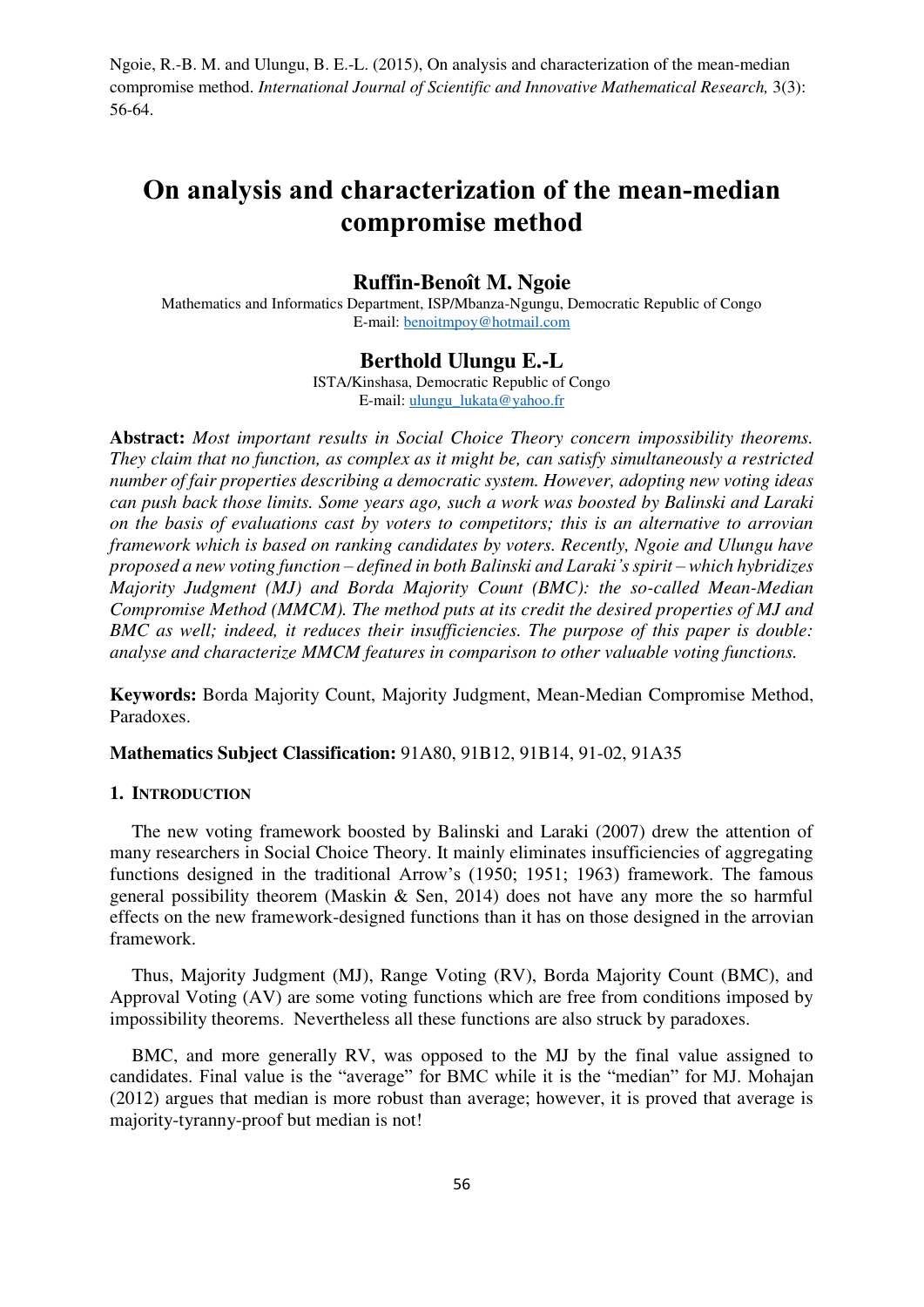To mitigate insufficiencies of the two above mentioned methods, Mean-Median Compromise Method (MMCM) was proposed (Ngoie et al., 2014; Ngoie et al., 2015; Ngoie & Ulungu, 2015). Latest method puts at its credit the advantages of BMC and MJ. It fulfills many fair criteria sought in a democracy.

This article aims at analyzing MMCM by its properties. It presents also some inherent insufficiencies.

For this purpose, the paper is organized as follows: section 2 outlines the so-called social choice function MMCM, section 3 enumerates some properties of MMCM, section 4 highlights the fact that MMCM, although robust, resists the tyranny of majority better than MJ, section 5 faces some controversial examples in Social Choice Theory with MMCM, section 6 establishes a comparison between MMCM and most valuable social choice functions, section 7 is devoted to concluding remarks.

# **2. OUTLINES OF MMCM**

<u>.</u>

This section outlines the MMCM method proposed by Ngoie, Ulungu and Savadogo (2014; 2015); there, didactic examples are also developped.

**Definition 2.1 (Amplitude of a division)** Let  $N = \{1, 2, ..., n\}$  be the set of *n* judges, we call amplitude of a division the real number:

$$
\rho = \frac{n+1}{2^k} \tag{1}
$$

with k a whole number called "division degree".

**Definition 2.2 (Intermedian grades)** Let  $a_i$  be a candidate or competitor with grade  $g_{i1}, g_{i2}, \ldots, g_{in}$  such that  $g_{i1} \ge g_{i2} \ge \cdots \ge g_{in}$ . A grade  $g_{ij}$  is called "intermedian" if and only if  $\exists m \in \mathbb{N}$  (with  $1 \le m \le 2^k - 1$ ) such that  $[\rho, m] = j$  verifying  $[\rho, m]$  is the whole number that is nearest to ρ. m and ρ the amplitude of division for a fixed division degree k.

We note  $\mathcal{M}_k$  the set of non-redundant intermedian grades obtained from a division degree k.

The so-defined  $\mathcal{M}_k$  is the set of data involved in the Olympic average<sup>1</sup> calculation of points which are bounds (higher or lower) of  $2<sup>k</sup>$  intervals obtained after division.

**Definition 2.3 (Average Majority Compromise)** Let  $a_i$  be a candidate or competitor with grades  $g_{i1}, g_{i2}, \dots, g_{in}$  where  $g_{i1} \ge g_{i2} \ge \dots \ge g_{in}$  and  $\mathcal{M}_k = \{g_{i1}^*, g_{i2}^*, \dots, g_{ij}^*\}$  the set of his or her intermedian grades obtained from division degree k. Then the "average majority compromise", or "average majority evaluation"  $f^{mm}(a_i)$  is by definition:

$$
f^{mm}(a_i) = \frac{1}{j} \sum_{m=1}^{j} g_{im}^* \tag{2}
$$

For didactic examples, see (Ngoie et al., 2014), (Ngoie et al., 2015), and (Ngoie & Ulungu, 2015).

 $^1$  By Olympic average of n numbers, we mean the arithmetic mean of these numbers when the two extreme values (largest and smallest) are excluded.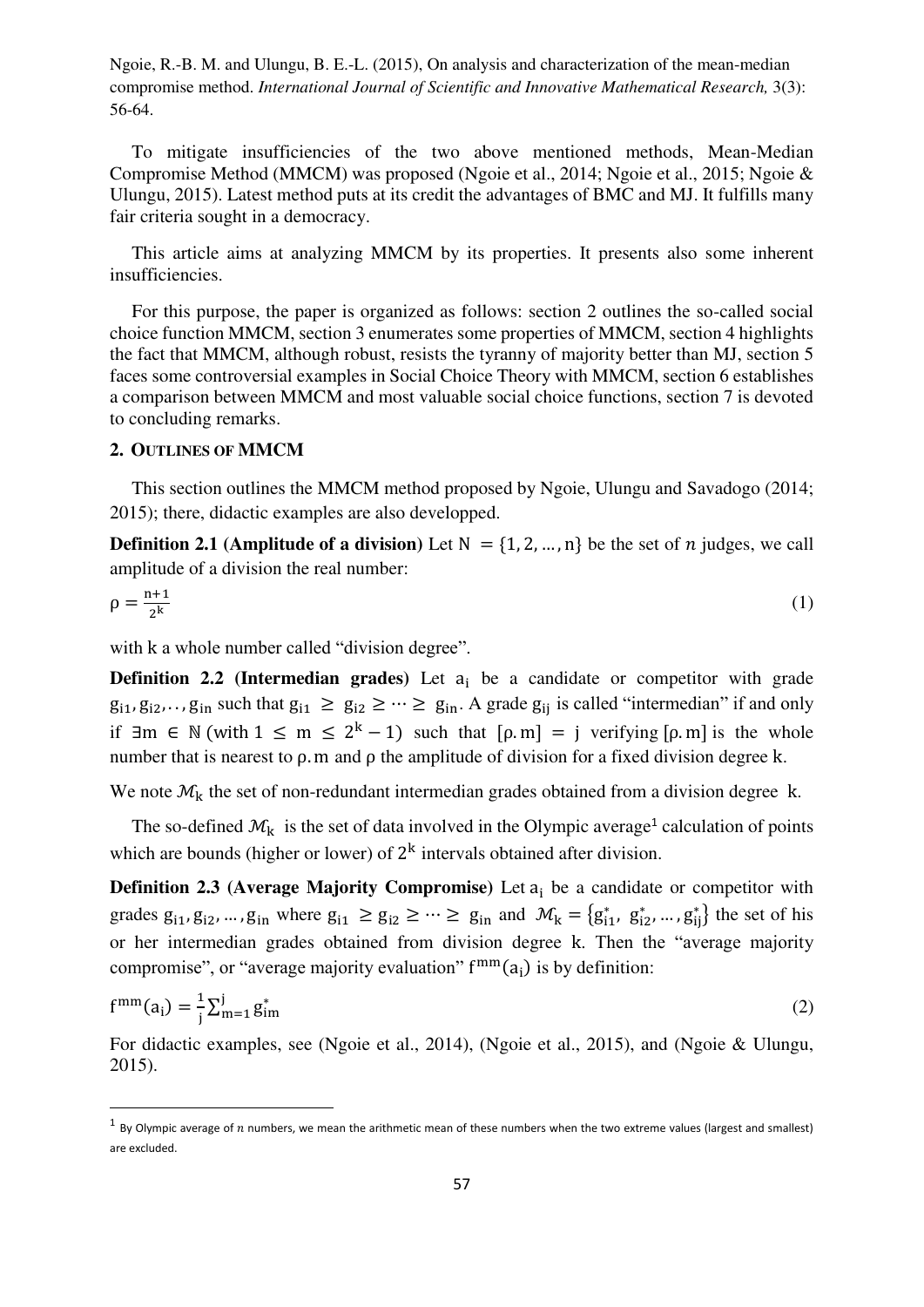# **2.1 Tie-Breaking**

When average majority grades of two candidates are different, the one with the higher average majority grade naturally ranks ahead of the other. The Mean-Median Majority ranking  $>_{mm}$  between two candidates evaluated by the same jury is determined by a repeated application of average majority ranking:

- start with  $k = 2$
- if  $f_k^{mm}(a) > f_k^{mm}(b)$  then  $a >_{mm} b$
- if  $f_k^{mm}(a) = f_k^{mm}(b)$  then the procedure is repeated for  $k + 1$ .

# **2.2 Ranking candidates with MMCM**

# **MMCM Algorithm**

**Input:** a and b two candidates to rank with grades respectively  $\{g_{1a}, g_{2a}, ..., g_{na}\}$  and  $\{g_{1b}, g_{2b}, ..., g_{nb}\}$ (allotted by n voters).

**Output:** Ranking between a and b.

```
k \leftarrow 2rank \leftarrow falsenu \leftarrow \text{INT}(\text{Log2}(\text{SOR}(2) * (n + 1))) Do
         Compute rho \leftarrow (n + 1)/2<sup>\lambda</sup>k
Evaluate f_k^{mm}(a) and f_k^{mm}(b)If f_k^{mm}(a) > f_k^{mm}(b) then
                 a >_{mm} brank \leftarrow true Else 
If f_k^{mm}(b) > f_k^{mm}(a) then
                       b >_{mm} arank \leftarrow true Else 
                          If k = nu then
                                Exit do
                           Else 
                                k \leftarrow k + 1 End If
                  End If
        End If
Loop while f_k^{mm}(a) = f_k^{mm}(b)
        a =_{mm} b End If
     End
```
**Figure 1.** MMCM Algorithm. *One can verify that for all* n,  $v = INT(\frac{1}{2} + \log_2(n + 1))$  where  $INT(x)$ 2 *indicates the greatest whole number inferior to* x.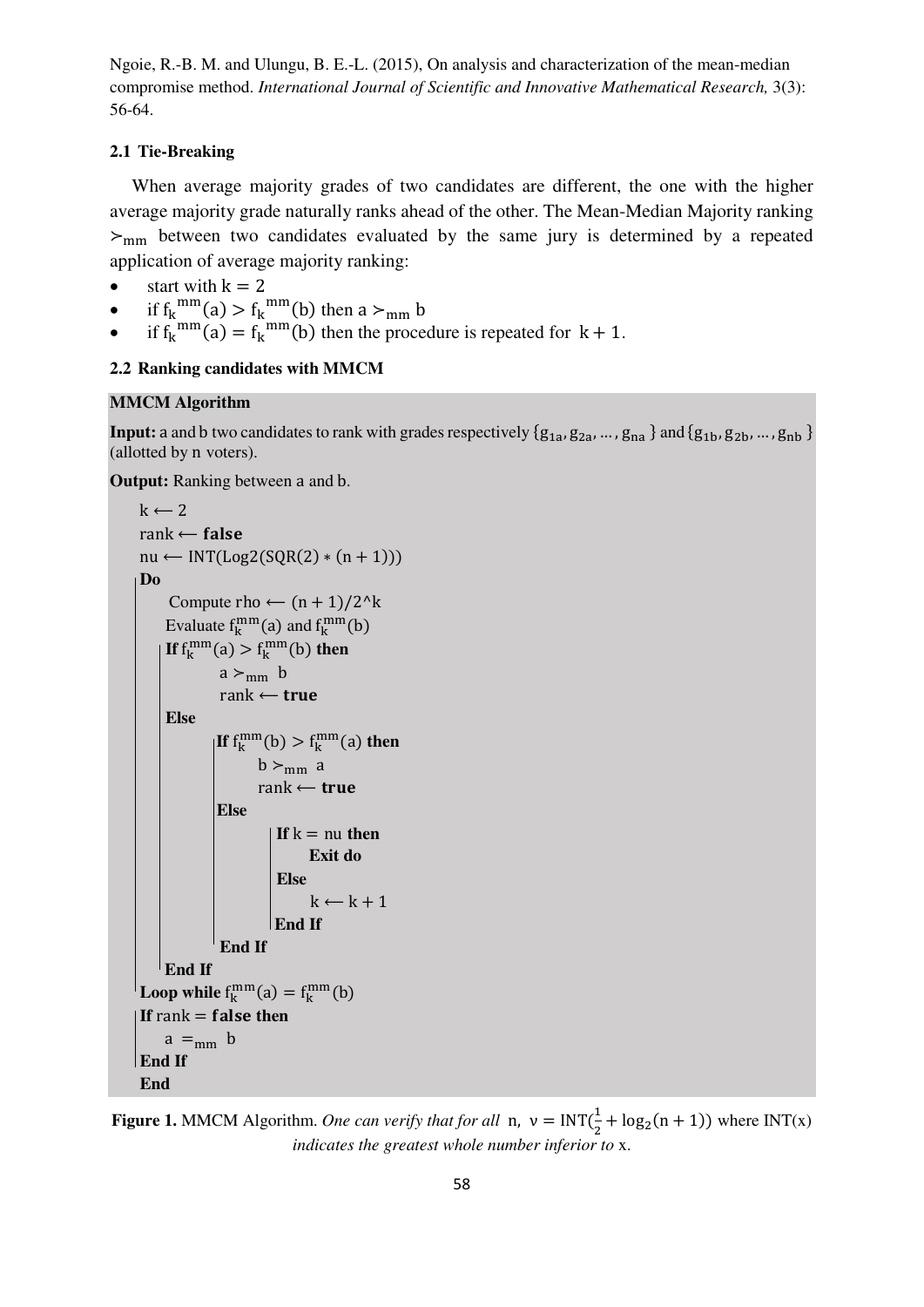Let us take the following example to illustrate this procedure:

**Example 2.1** Suppose that a et b are evaluated by a 7-voter jury:

|  |  |  | a : 85 73 78 90 69 70 71 |  |
|--|--|--|--------------------------|--|
|  |  |  | b : 77 72 95 83 73 73 66 |  |

For  $k = 2$ , we have  $\rho = \frac{7+1}{2^2}$  $\frac{7+1}{2^2} = \frac{8}{4}$  $\frac{8}{4}$  = 2 and then  $f_2$ <sup>mm</sup>(a) =  $f_2$ <sup>mm</sup>(b) = 76. A tie-break occurs between a and b. By definition, we repeat the procedure for  $k = 3$  and obtain:

 $f_3^{\text{mm}}(b) = 77 > f_3^{\text{mm}}(a) = 76.57$ . Then  $b >_{\text{mm}} a$ . For detailed resolution of this example, see (Ngoie et al., 2014), (Ngoie et al., 2015), and (Ngoie & Ulungu, 2015).

In this example the average majority evaluation returns exactly the same result as the average. That is due to the fact that each candidate's intermedian grades set is equal her or his grade set (see Theorem 2 in (Ngoie et al., 2014) and (Ngoie et al., 2015)).

**Definition 2.4 (Maximum division index)** Let  $a_i$  be a candidate or competitor and  $G_i =$  $\{g_{i1}, g_{i2}, \dots, g_{in}\}\$  set of  $a_i$ 's grades with  $g_{i1} \ge g_{i2} \ge \dots \ge g_{in}$  and  $\mathcal{M}_k = \{g_{i1}^*, g_{i2}^*, \dots, g_{ij}^*\}$ the set of her or his intermedian grades obtained with a division degreek. Then, the smallest whole number k such that  $G_i = M_k$  is called "maximum division index" or "total division index". It is denoted ν.

#### **3. MMCM PROPERTIES AND CHARACTERIZATION**

#### **3.1 Properties**

Let  $f^{mm}$ :  $\mathcal{L}^{m \times n} \to \mathbb{R}^m$  be a method of grading. Ngoie and Ulungu (2015) have shown that  $f^{mm}$ fulfills the following properties:

- *neutral*: when the rows or competitors in a profile are permuted,  $f^{mm}$  gives the identical answer permuted in the same way.
- *anonymous:* when the columns or judges in a profile are permuted, f<sup>mm</sup> gives the same grades to each competitor.
- *unanimous*: if a competitor is given the same grade g by every judge, then f<sup>mm</sup> assigns him the same grade g.
- *monotonic:* if in comparing two profiles, a competitor's grades in the second are all the same or lower than in the first, then  $f^{mm}$  cannot assign the competitor a higher grade in the second case than in the first. Moreover, if all the competitor's grades are strictly lower in the second profile, then  $f^{mm}$  assigns a strictly lower value in the second case.
- *Independent from irrelevant alternatives:* if the lists of grades assigned by the judges to a competitor in two profiles are the same, then in both cases  $f^{mm}$  assigns the same grade to the competitor in question.

Generalization of approval voting (AV) principle : if the only authorized scores are 0 (to code "disapproved") and 1 (to code "approved"),  $f^{mm}$  returns the same result as AV.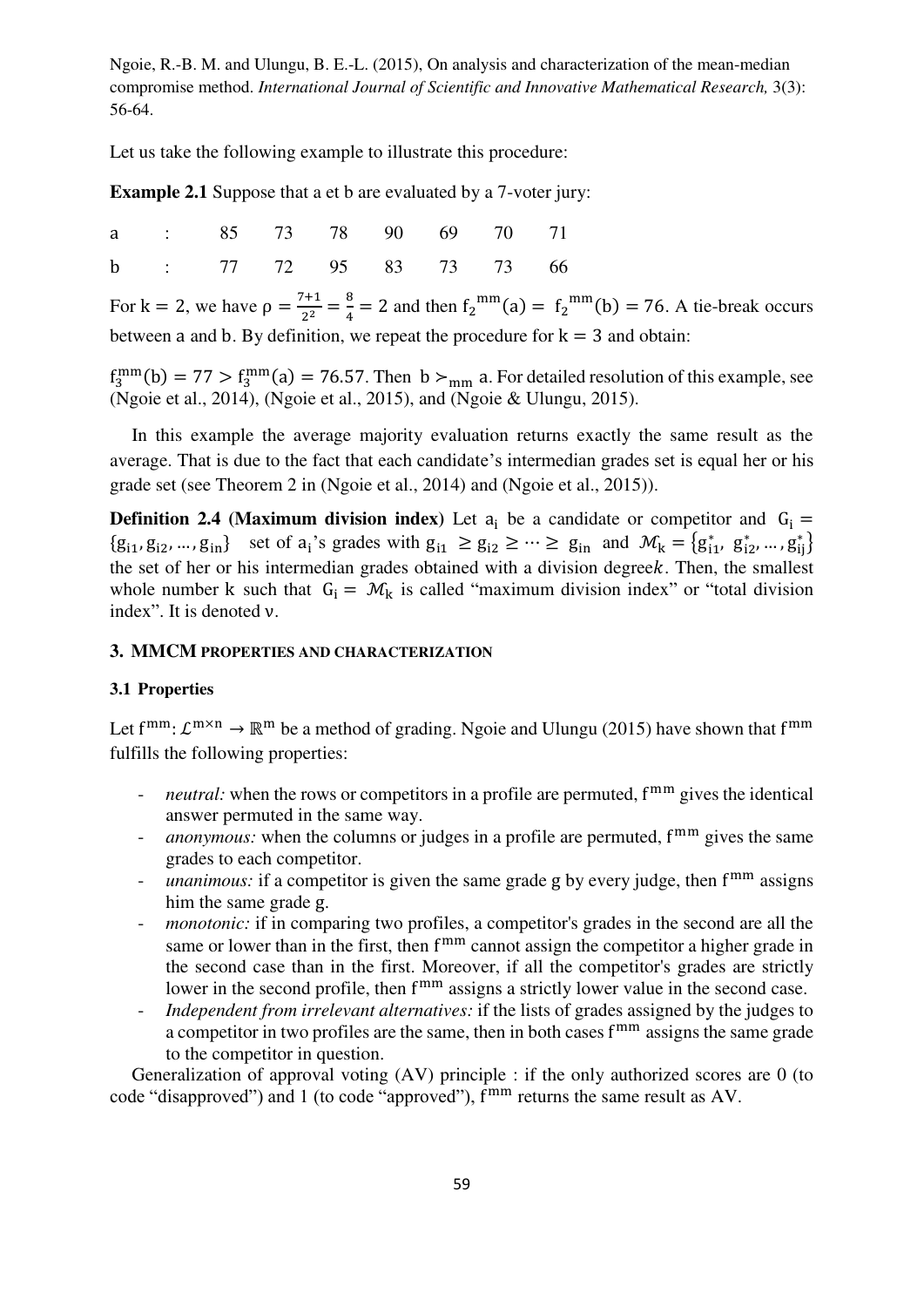# **3.2 Characterization**

It is easy to see that the Mean-Median Compromise Method satisfies the following properties:

- *MMCM is choice-monotonic*: if a  $>_{mm}$  b and either a moves strictly higher or b moves strictly lower in some or more voters' evaluations, then a  $>_{mm}$  b.
- *MMCM is rank-monotonic*: if voters' estimations remain the same except that the winner moves up, then not only should she still be the winner, but the final ranking among the others should remain the same.
- *MMCM is strongly monotonic*: when a non-winner falls in the estimation of the voters, the winning candidate remains the winner.

In this paper, we will show other properties related to MMCM.

**Definition 3.1** (see (Smith, 2008) and (balinski & Laraki, 2010))

- Expressiveness: the more kinds of votes you can cast, the more expressivity you have.
- A voting system is favorite-safe if it is "safe" to vote for your favorite, i.e., it is never more strategic to vote a non-favorite ahead of your favorite.
- A voting system is clone-safe if a "clone" of a candidate (rated almost identical to the original by every voter) enters or leaves the race, that should not affect the winner (aside from possible replacement by a clone).
- A voting system is monotonic if
	- i) somebody increases his vote for candidate c (leaving the rest of their vote unchanged) that should not worsen c's chances of winning the election, and
	- ii) somebody decreases his vote for candidate b (leaving the rest of their vote unchanged) that should not improve b's chances of winning the election.
- A voting system is remove-loser safe  $:=$  if some losing candidate x is found to be ineligible to run, then the same ballots should still be usable to conduct an election with x removed, and should still elect the same winner.

**Property 3.1 (see (Ngoie & Ulungu, 2015))** The Mean-Median Compromise Method (MMCM) is expressive, favorite-safe, clone-safe, monotonic, and remove-loser-safe.

# **3.3 Comments on MMCM**

Below we comment on these properties:

- 1. With plurality voting in an m-candidate election, every voter has only m possible votes. With approval voting there are 2m possible votes for every voter. With 0 - 4 Range Voting, i.e., with the Borda Majority Count (BMC) [11], Majority Judgment (MJ) (Balinski & Laraki, 2007; 2010), and Mean-Median Compromise Method (MMCM) (Ngoie et al., 2014; Ngoie et al., 2015; Ngoie & Ulungu, 2015), one has 5m possibilities to vote. With 0 - 99 Range Voting one has 100m possible votes. Of course, with rankorder voting systems one has m! possible votes. MMCM then requires less informations from voter since its complexity order is equal to plurality voting one (polynomial).
- 2. For instance, the Plurality Rule is not favorite-safe. Consider the following profile:

| $4:ab$ c |  |
|----------|--|
| 3: b c a |  |
|          |  |

2: c b a

Then under the Plurality Rule a will win. But if the two c voters would put their nonfavorite candidate b ahead of their favorite candidate c, b would win, which is a better outcome from their point of view. Also the Borda Count, Pairwise Comparison and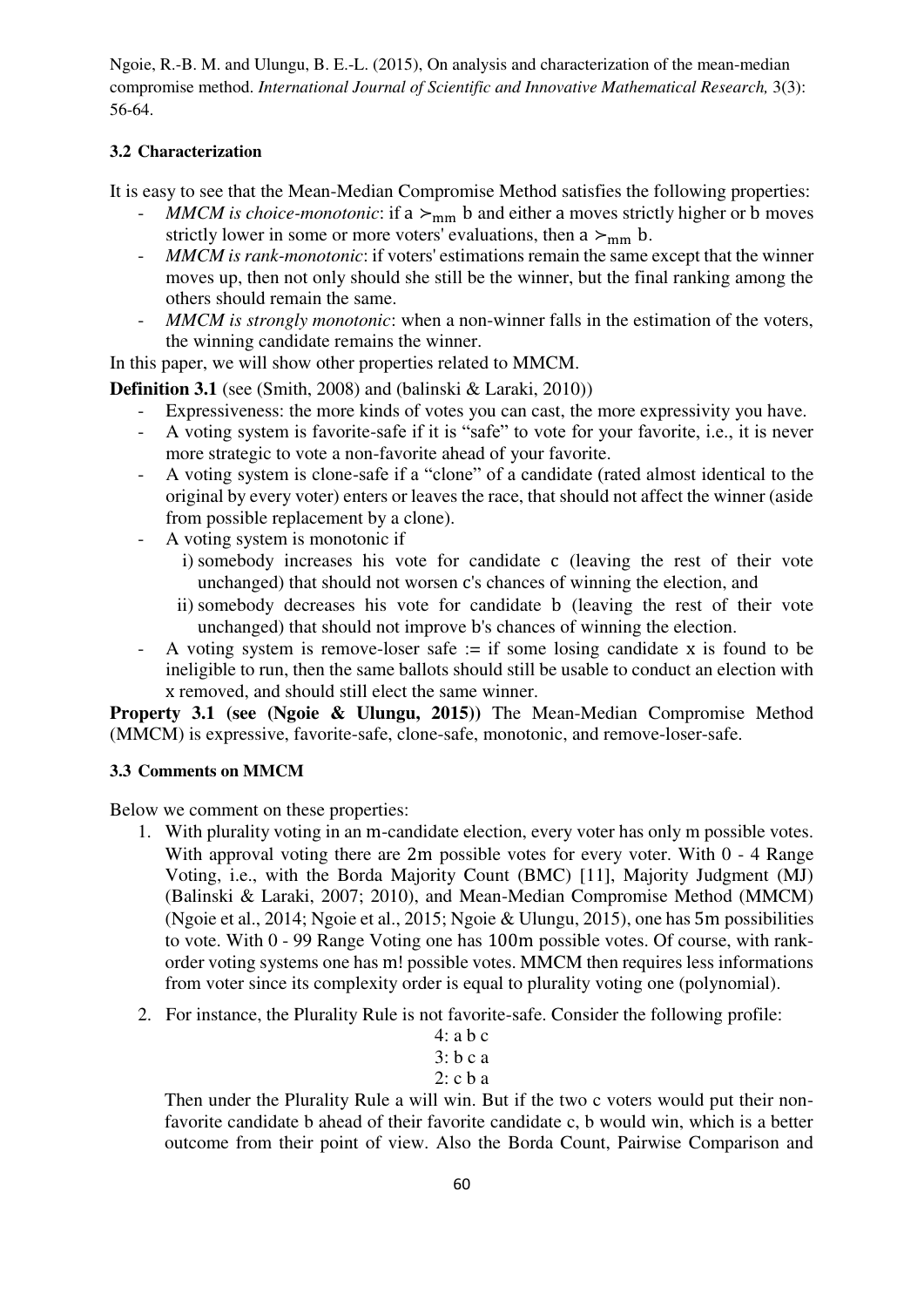Instant Runoff are not favorite-safe. Approval Voting and more generally Mean-Median Compromise Method are favorite-safe. A rational voter does not have to betray his favorite candidate in order to obtain a better outcome. His only best strategy is to allot maximum grade to his favorite. Other candidates he thinks less or equivalent to his favorite can be assigned at most the same grade.

- 3. Plurality Rule and the Borda Count are not clone-safe in different ways. For the Plurality Rule, if a winning candidate a has too many clones a1, a2, and so on, the votes for a may be distributed over the clones and all may lose. For the Borda Count, suppose 3: ab and 2: ba, then a will have most Borda Points; but if b is replaced by two clones b1 and b2, the situation may become 3: ab1b2 and 2: b1b2a and b1 will have most Borda points. With MMCM, both clones would be assigned the same final grade and a would still be winning (respectively losing) provided he ranks ahead (respectively behind) of b.
- 4. Plurality Rule, the Borda Count, Majority Judgment, Approval Voting, Range Voting, Borda Majority Count, and Mean-Median Compromise Method are monotonic, but it is well known that Instant Runoff Voting and related voting systems like the Single Transferable Vote and the Alternative vote are not (see Section 1.5.2. in (Zahid, 2012)).
- 5. Majority Judgment, Approval Voting, Range Voting, Borda Majority Count and Mean-Median Compromise Method clearly do have the property of being remove-loser-safe, but Plurality Rule, Pairwise Comparison, the Borda Count and Instant Runoff Voting are not. For instance, given profile  $p$  with

4: a b c 3: b c a 2: c b a

under Plurality Rule a is the winner and c is the loser, but by removing c, b instead of a becomes the winner. Withdrawal of candidate c does not have to change ranking between a and b when using MMCM since we know that it is independent from irrelevant alternatives.

While Plurality Rule and Instant Runoff Voting may favor extreme candidates, Warren D. Smith (2008) argues that Range Voting, and hence in particular the Borda Majority Count, has little or no bias with respect to centrist/extreme candidates. In Chapter 19 of (Balinski & Laraki, 2010), p. 350, Balinski and Laraki argue on the basis of experimental evidence that also "the Majority Judgment ... seems to be the most balanced with regard to the left-right spectrum". And so could we argue for Mean-Median Compromise Method.

# **4. MMCM CONTRIBUTION TO MAJORITY TYRANNY**

A typical "tyranny of majority" scenario, according to Smith (2008) is the "kill the Jews" vote. That is, there is a majority of non-Jews, and a minority of Jews, and they all vote on the question "should the Jews be killed and their money stolen and used to reduce taxes for the survivors?"

The same abstract type of scenario arises (fortunately usually in less dramatic form) all the time, e.g. many "ban gay marriage" referenda passed in USA and European countries a couple of years ago, and on 30 March 1855 a Kansas-wide referendum voted to make slavery legal.

In such votes some proposal has a very bad effect on the minority, but a slightly good effect on the majority, of people. The badness can (and we suppose did in the case of the Jews!) outweigh the goodness. It is an unfortunate fact that most voting methods will, with honest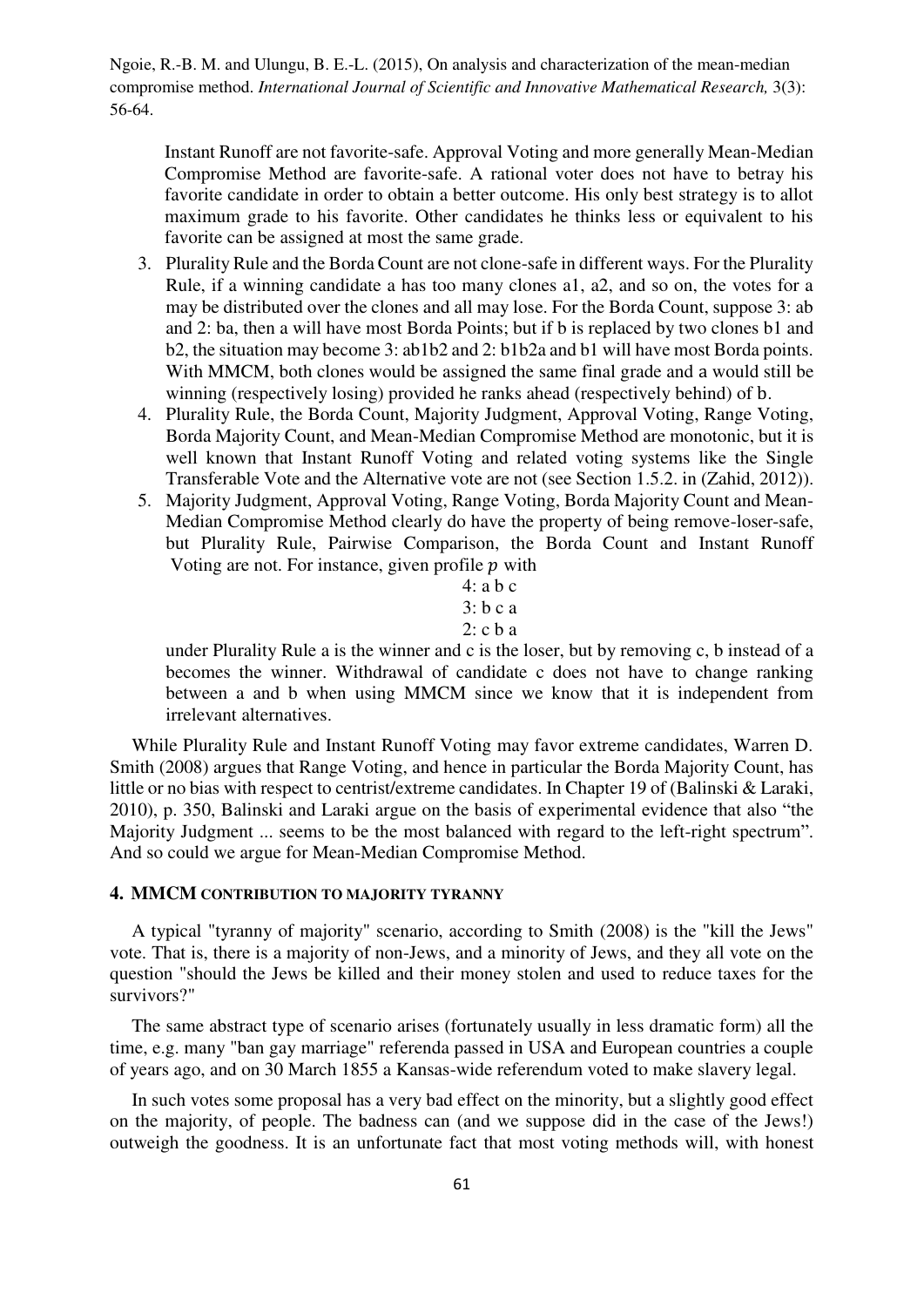voting (where by "honest" we mean: each voter honestly says which choice would have the best effect on him alone) kill the Jews.

We can notice that median-based range voting, and particularly Majority Judgment, seems to be more vulnerable to tyranny of majority than average-based range voting. Specifically, imagine with range 0-to-9, that there are exactly two kinds of votes: strong-preference votes "kill=0, live=9" (cast by honest Jews) and weak-preference votes "kill=5, live=4" cast by honest non-Jews. In such a scenario, if the Jews exceed 10% of the population, average based range voting will let them live. However, median-based range voting will always kill the Jews, no matter what percentage they are (provided they are a minority) and no matter what the particular four numerical scores (here 0, 9, 4, and 5) are (Smith, 2008).

But after a meticulous look, we notice that the minority ratio which outweighs the majority is too low. Indeed, 10% of Jews who express strong preferences "kill=0, live=9" outweigh 90% of non-Jews who express weak preferences "kill=5, live=4". This is, rather than fair property, a non-democratic property. Even if we could agree with the idea that tyranny of majority in not a fair property, we must determine an *accredited minority* to outweigh a majority, 10% is certainly not enough to be an accredited minority.

At first glance, we can notice that with MMCM this minority increases to 25%. This seems to be a fair accredited minority to outweigh the majority rather than 10%. Clearly, MMCM is one of rare voting functions that are simultaneously robust (what Range Voting, and particularly Borda Majority Count, are not) and majority-tyranny-proof (what Majority Judgment is not).

### **5. PARADOXICAL RESULTS ON MEAN-MEDIAN COMPROMISE METHOD**

In this section we show some controversial examples concerning MMCM. We can then notice that MMCM is not a perfect voting function. However, some of those paradoxical examples are too rare that we could question their relevance in voting theory studies.

# **Example 5.1**

Suppose there are two parts of an electorate, say I and II, with two competitors a and b. In part I there are 10 judges, giving their judgments as indicated in Table 1 below:

| <b>Electorate I</b> |  |  |  |
|---------------------|--|--|--|
|                     |  |  |  |
|                     |  |  |  |

|  | Table 1. Judgments according to Electorate I |  |  |
|--|----------------------------------------------|--|--|
|--|----------------------------------------------|--|--|

In electorate I, the average majority compromise of candidate a is  $\frac{11}{3}$  and the one of b is  $\frac{10}{3}$ . So, in electorate I, a  $>_{mm}$  b. The MJ agrees with this ranking.

In electorate II there are the same two candidates and 15 judges, giving their evaluations as follows:

| <b>Electorate II</b> |  |  |  |
|----------------------|--|--|--|
|                      |  |  |  |
|                      |  |  |  |

**Table 2.** Judgments according to Electorate II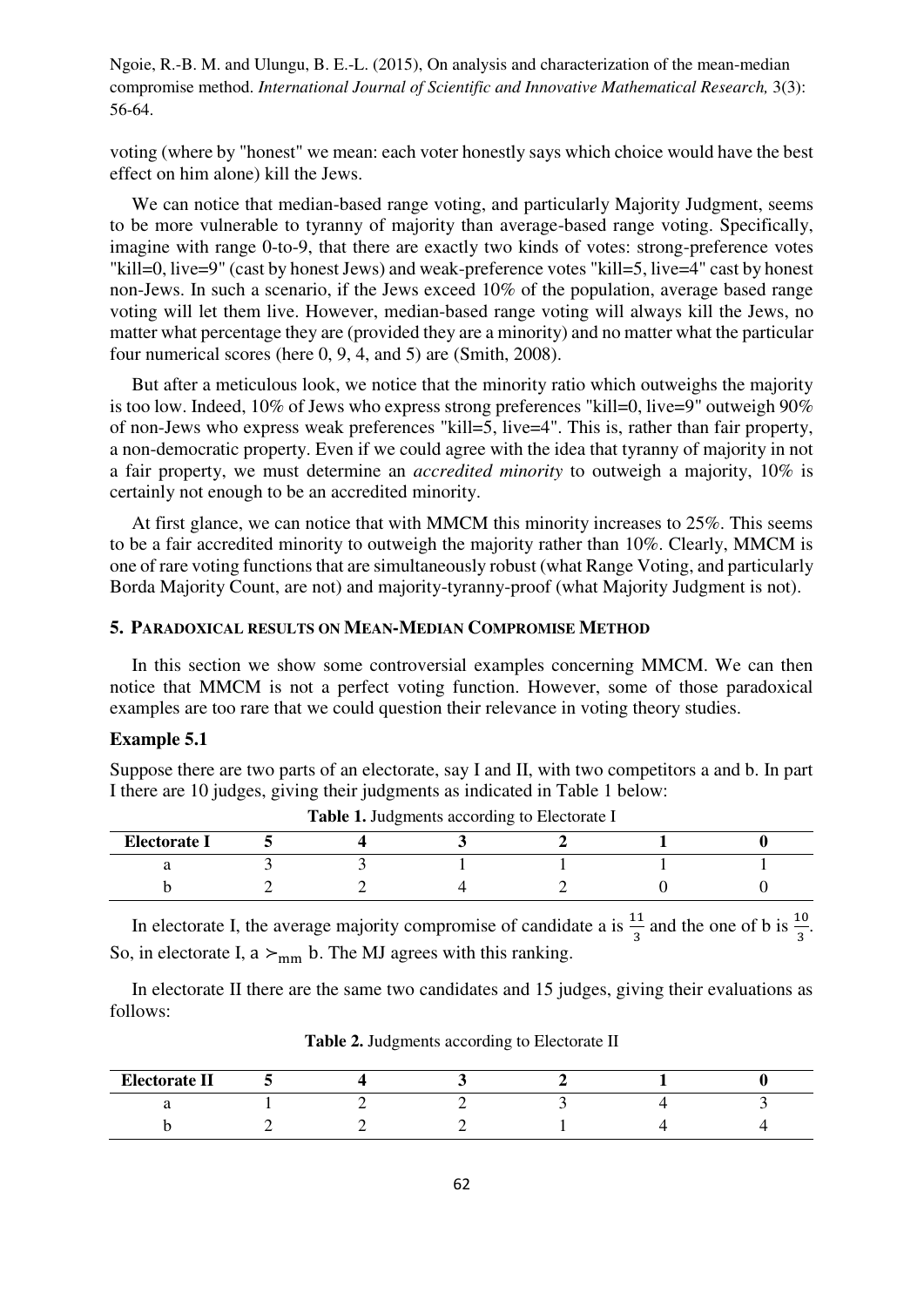In electorate II, the average majority compromise of candidate a is 2 and the one of b is  $\frac{5}{3}$ . So, also in electorate II,  $a >_{mm} b$ .

Now let us look at the outcome in the combined electorate, as shown in Table 3 below:

| <b>Electorates I and II</b> |  |  |  |
|-----------------------------|--|--|--|
|                             |  |  |  |
|                             |  |  |  |

**Table 3.** Judgments according to combined electorate

In the whole electorate, the final average majority compromise of candidate a is  $\frac{7}{2}$  and the one of b is  $\frac{8}{3}$ . So, while a ≻<sub>mm</sub> b in both electorates I and II, we have b ><sub>mm</sub> a in the combined electorate. In other words, a wins in each district I and II, while b wins when the evaluations of both districts are joined together. So, Mean-Median Compromise Method is not *join-consistent*.

## **Example 5.2**

Consider two candidates a and b and six judges with the following results:

| a: 10 8 6 6 5 1 |  |  |  |
|-----------------|--|--|--|
| b: 10 8 8 5 5 3 |  |  |  |

So, a is the MMCM winner with average majority compromise  $\frac{19}{3}$ , while b's average majority compromise is only 6. Suppose a seventh judge gives 9 to a and 8 to b. Then we have the following situation:

| a: 10 10 8 6 6 5 1 |  |  |  |  |
|--------------------|--|--|--|--|
| b: 10 9 8 8 5 5 3  |  |  |  |  |

b becomes the winner instead of a as his average majority compromise is  $\frac{22}{3}$  and a's one is only 7. One may conclude that increased support for a candidate may turn him from a winner into a loser. In this case it is better for the additional voter not to cast his vote, since then his favored candidate a wins, while b wins if he does cast his vote. In the literature this is known as the *no-show paradox*. The MMCM is then not *participant consistent*.

# **6. MMCM VERSUS MOST VALUABLE SOCIAL CHOICE FUNCTIONS**

It would be better to introduce here a table comparing representative social choice functions over some properties. At least, MMCM is compared to BMC and MJ. In table 1 below, "1" in a box means that the social choice function on the associate column fulfills criterion on the associate line, otherwise we mark down "0".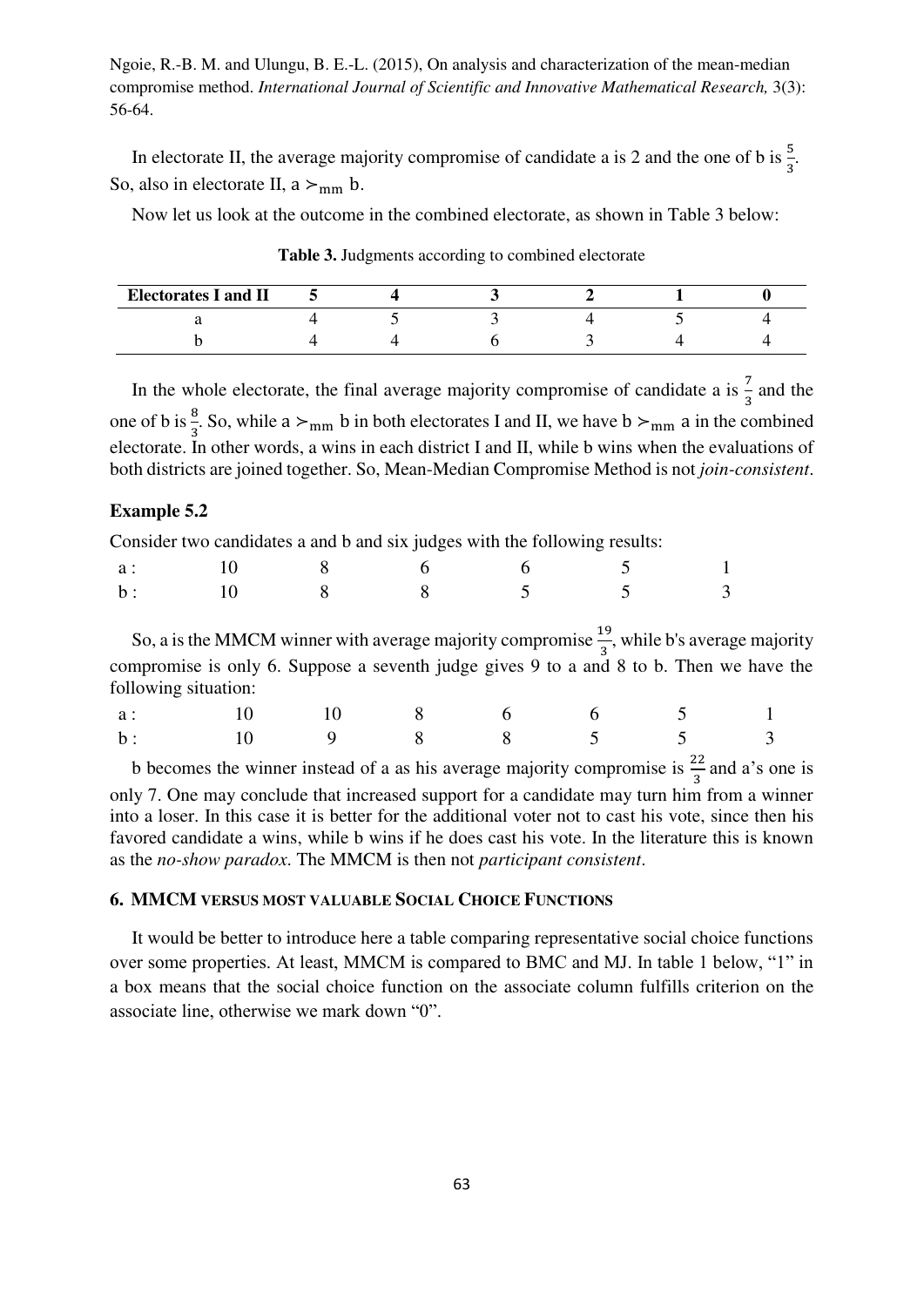| <b>Properties</b>                      | <b>MMCM</b> | MJ | BMC | AV | <b>Plurality Voting</b> |
|----------------------------------------|-------------|----|-----|----|-------------------------|
| Neutrality                             |             |    |     |    |                         |
| Anonymity                              |             |    |     |    |                         |
| Unanimity                              |             |    |     |    |                         |
| Monotonicity                           |             |    |     |    |                         |
| Independence of Irrelevant Alternative |             |    |     |    |                         |
| Generalizing AV                        |             |    |     |    |                         |
| Expressiveness                         |             |    |     |    |                         |
| Robustness                             |             |    |     |    |                         |
| Majority-Tyranny-Proofness             |             |    |     |    |                         |
| Clone-safeness                         |             |    |     |    |                         |
| Strong monotonicity                    |             |    |     |    |                         |
| Remove-loser safeness                  |             |    |     |    |                         |
| <b>Favorite safeness</b>               |             |    |     |    |                         |
| Left-Right spectrum balance            |             |    |     |    |                         |
| Join-consistency                       |             |    |     |    |                         |
| Participant consistency                |             |    |     |    |                         |

**Table 4.** Comparing MMCM to most valuable social choice functions

## **7. CONCLUDING REMARKS**

In this paper, we have shown that MMCM voting function fits in the list of aggregating functions enjoying ideal properties for a democracy. On sixteen selected criteria, MMCM has checked fourteen of them. Such a score is also achieved by no other function but the BMC. The MMCM is neither join-consistent nor participant-consistent. BMC is not robust and favors – in some extent (but not like Plurality Rule) – centrist candidates' lamination. So to speak, MMCM is at least as better as BMC according to its performance.

If it is necessary to make a compromise between various criteria, we estimate, like Balinski and Laraki (2010), that criteria not filled by MMCM are negligible ones. But acccording to Nurmi (1998; 1999), the No-show paradox is a serious disadvantage for a voting system. If we apply MMCM to Zahid's paradoxical examples related to MJ (see (Zahid, 2012)), we find that it returns coherent outcomes. Nevertheless, as we have just seen in this article, it is still vulnerable to the No-show paradox.

BMC is very easy to manipulate. It gives too much power to voters who allot extreme grades. Compared to the No-show paradox, this criterion appears as more significant for a voting function. MMCM would thus be at equal footing as Range Voting – and in particular BMC – in the list of functions filling most of democracy-desired criteria. It shades between the average value and the median one.

It would be advisable, in a forthcoming publication, to experiment MMCM in competition with MJ, BMC and AV to see up to what extent outcomes converge or diverge.

## **Acknowledgments**

The authors are very grateful to Jean-François Laslier and José Carlos R. Alcantud for comments and remarks on MMCM. They also acknowledge with thanks anonymous referee(s) for remarks and guidance in preparing this paper.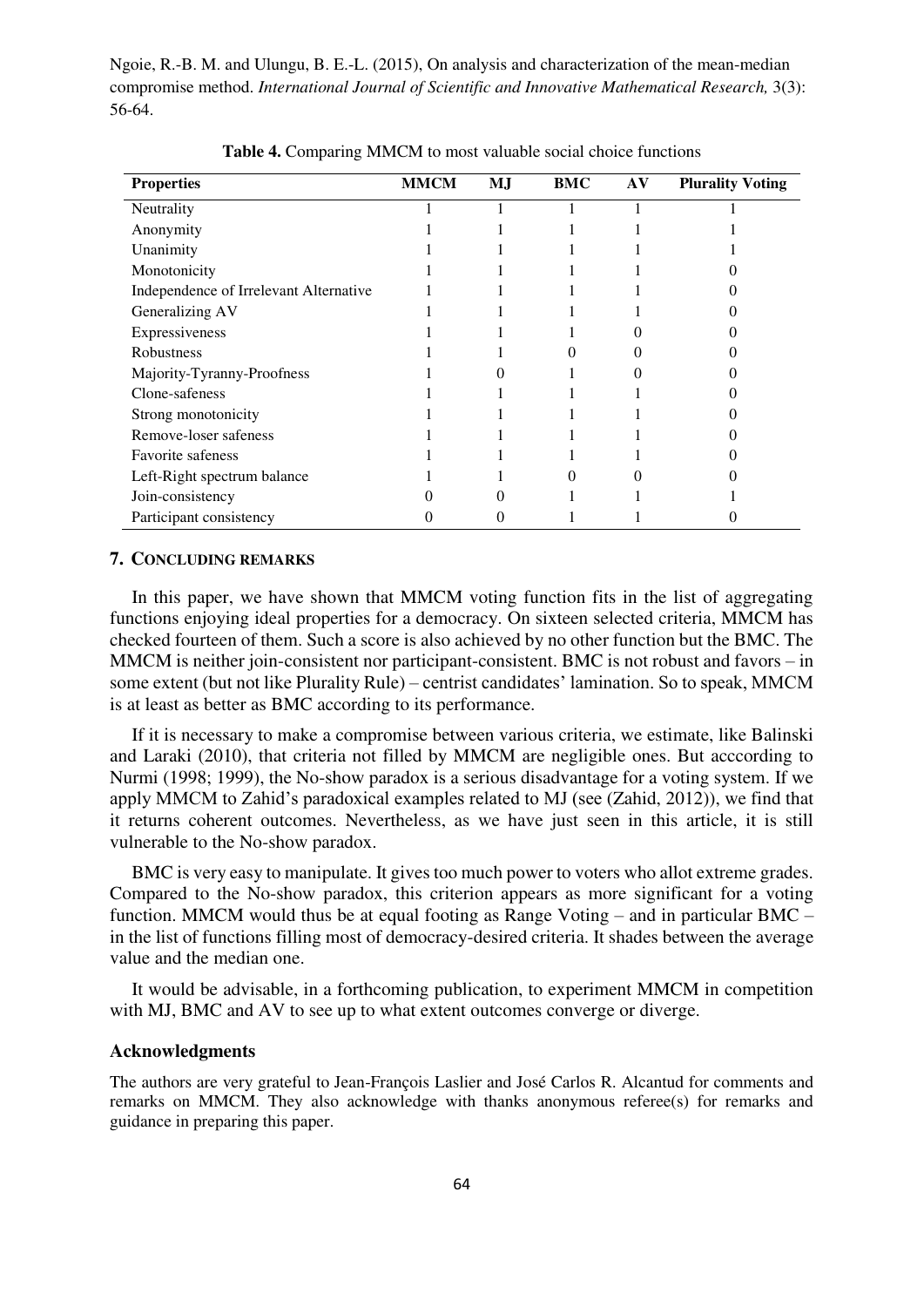#### **References**

- Arrow, K.J. (1950), A difficulty in the concept of social welfare. *Journal of Political Economy*, 58(4) :  $328 - 346.$
- Arrow, K.J. (1951), *Social choice and individual values*, Yale University Press, New York.
- Arrow, K.J. (1963), *Social choice and individual values*, 2nd ed. Wiley, Yale University Press.
- Balinski, M. and Laraki, R. (2007), A theory of measuring, electing and ranking. *Proceedings of the National Academy of Sciences of the United States of America*, 104: 8720-8725.
- Balinski, M. and Laraki, R. (2010), *Majority Judgment: measuring, ranking and electing*. MIT Press.
- Maskin, E. and Sen, A.K. (2014), *The Arrow Impossibility Theorem*, Columbia University Press, New York.
- Mohajan, H.K. (2012), Majority Judgment in an election with Borda Majority Count. *International Journal of Management and Transformation*, 6(1):19–31.
- Ngoie, R.-B. M. and Ulungu; B. E.-L. (2015), Mean-Median Compromise Method as an innovating voting rule in social choice theory. *International Journal of Applied Mathematical Research,* 4(1): 177-182.
- Ngoie, R.-B. M., Savadogo, Z. and Ulungu, B. E.-L. (2014), Median and average as tools for measuring, electing and ranking: new prospects. *Fundamental Journal of Mathematics and Mathematical Sciences*, 1(1):9-30.
- Ngoie, R.-B. M., Savadogo, Z. and Ulungu, B. E.-L. (2015), New Prospects in Social Choice Theory: Median and average as tools for measuring, electing and ranking. *Adanced Studies in Contemporary Mathematics*, 25(1): 19-38.
- Nurmi, H. (1998), Voting paradoxes and referenda. *Social Choice and Welfare*, 15: 333 350.
- Nurmi, H. (1999), *Voting Paradoxes and How to Deal with Them*. Heidelberg, New-York, Springer-Verlag.
- Smith, W. D. (2008), Tilburg Lecture on Range Voting.<http://www.rangevoting.org/TBlecture.html>
- Zahid, M. A. (2012), A new framework for elections, Ph. D. thesis, Tilburg University, Netherland.